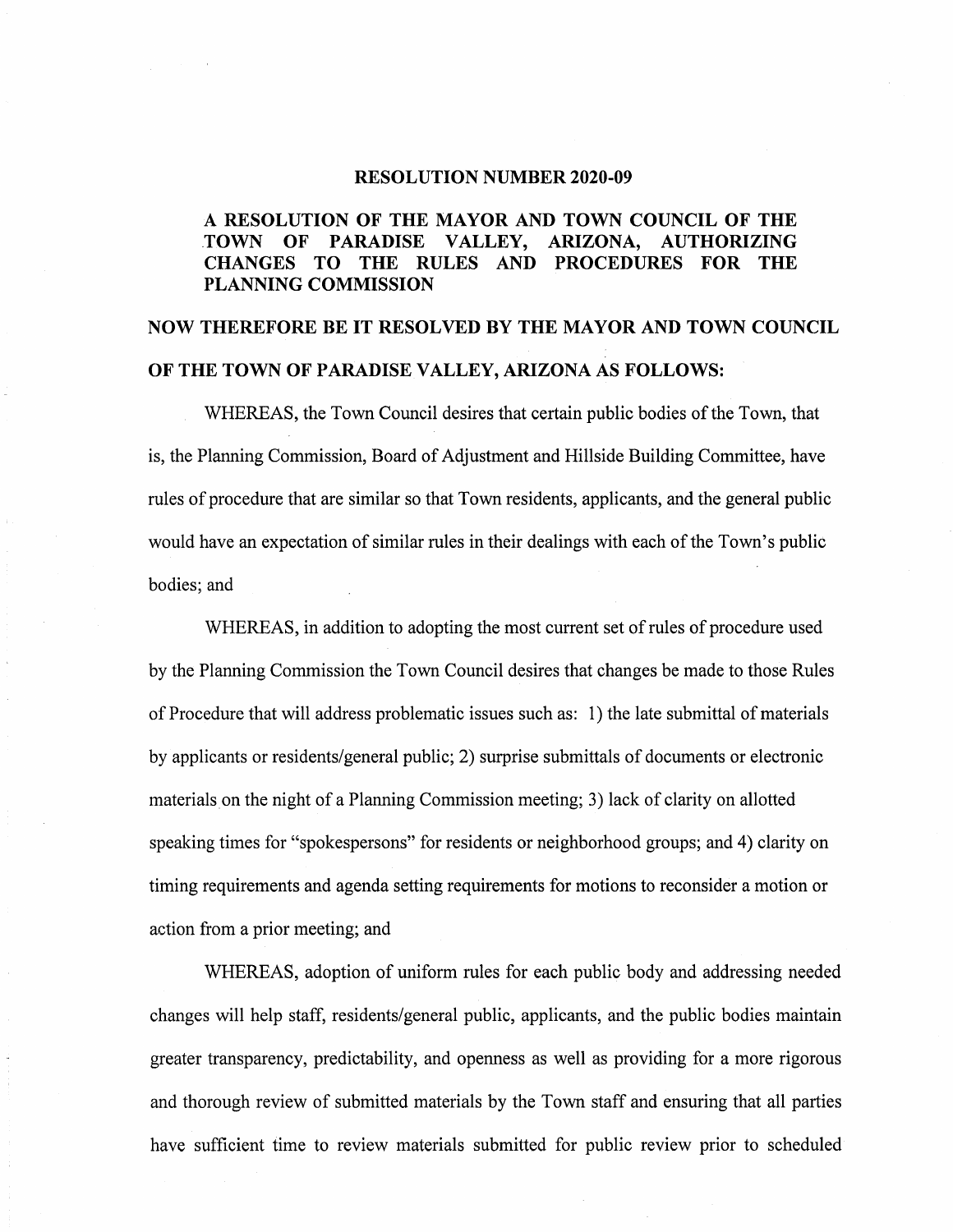Planning Commission hearings or meetings.

NOW, THEREFORE, BE IT RESOLVED that:

1. Pursuant to the provisions of Town Code §2-5-2.C the Town Council hereby approves and adopts the Rules of Procedure for the Planning Commission of the Town of Paradise Valley, in the form of Exhibit A attached hereto and incorporated herein by this reference.

2. This Resolution shall take effect thirty (30) days after its adoption.

PASSED AND ADOPTED by the Mayor and Council of the TOWN OF PARADISE VALLEY, Arizona, this 25<sup>th</sup> day of June 2020.

ferry Bien-Willner, Mayor

ATTEST:

Duncan Miller, To n Clerk

APPROVED AS TO FORM:

Andrew M. Miller, Town Attorney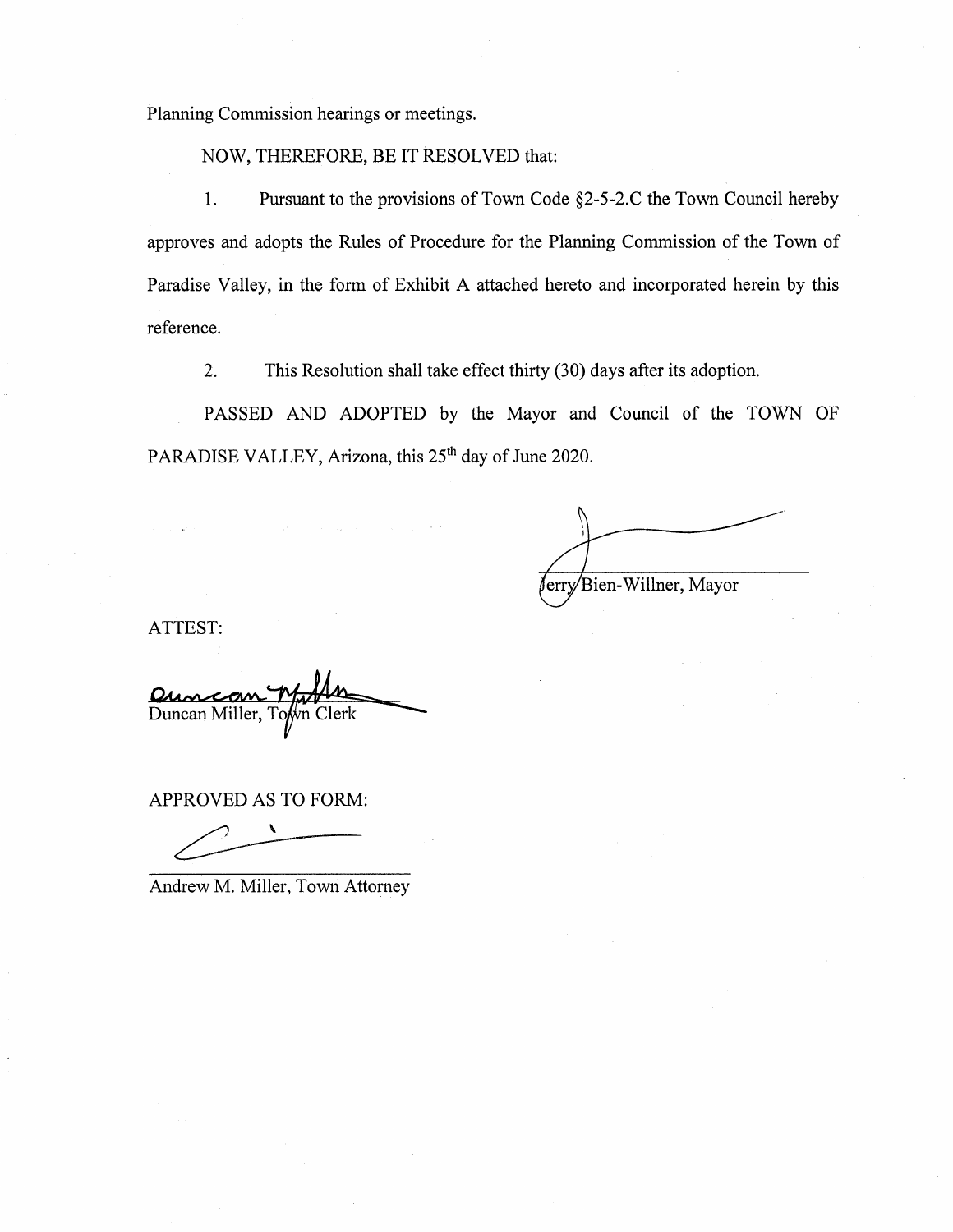## **"Exhibit A"**

## **TOWN OF PARADISE VALLEY**

## **Planning Commission Rules** & **Regulations**

### TABLE OF CONTENTS

- I. Application Requirements
- II. Scheduling and Advertising of Hearings
- III. Recording of Meetings
- IV. Chair and Acting Chair
- V. Meeting Procedures
- VI. Subcommittees
- VII. Commission Secretary
- VIII. Repeal of Previously Adopted by-laws and Rules

### Appendices

A. Affidavit of Mailing

- B. Application Checklists
	- I. Preliminary Plat
	- 2. FinalPlat
	- 3. LotSplit
	- 4. Special UsePermit
	- 5. Zoning Ordinance Amendment
	- 6. General Plan Amendment
	- 7. Roadway Vacation
- C. Drainage Easement Agreement

 $\mathbf{1}$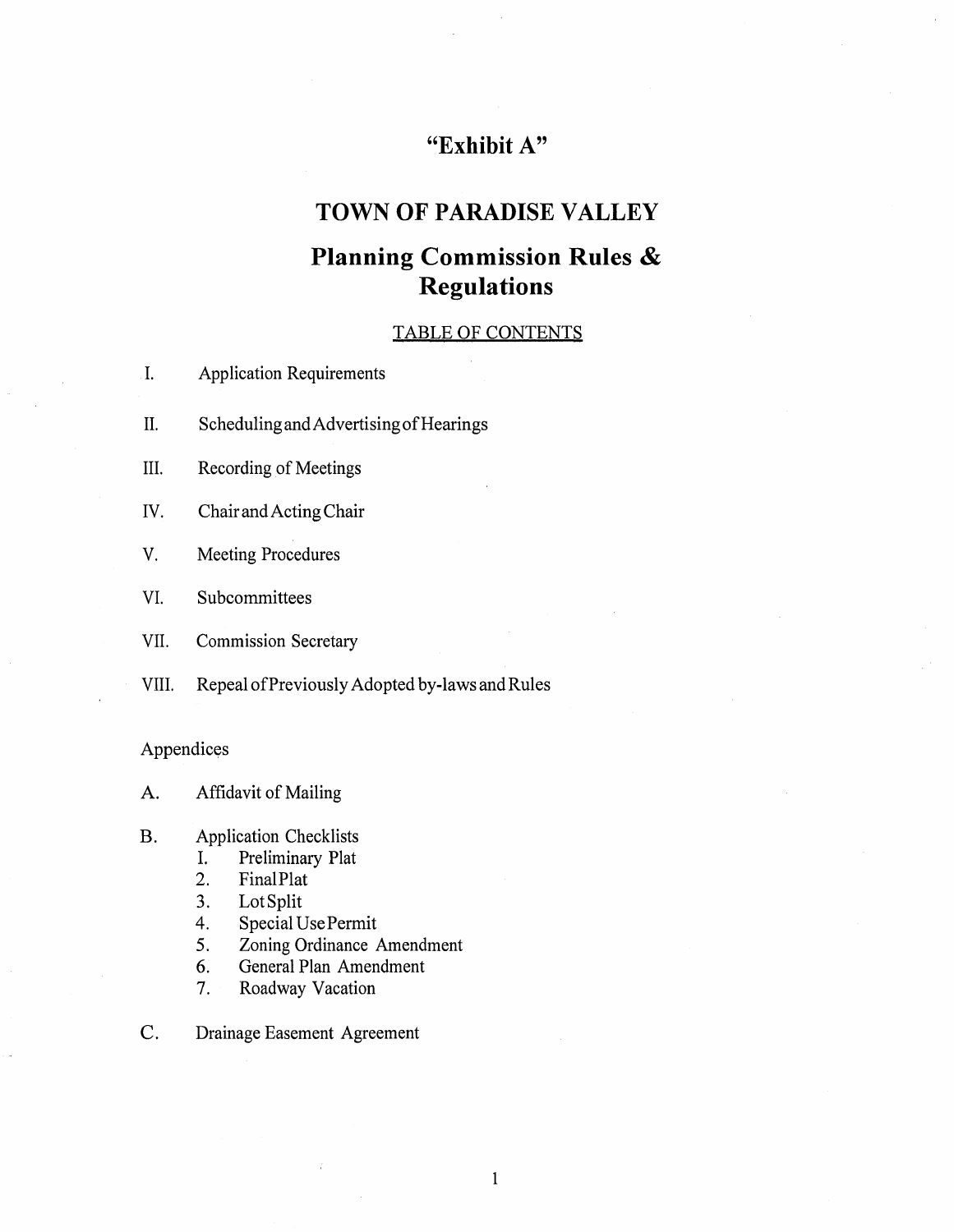# **Rules & Regulations (June 2020)**

These "Rules and Regulations" are intended to amplify and clarify how the Planning and Zoning Commission, which may also be referred to as the Planning Commission, will conduct its business and carry out its responsibilities as further described in Town Code Section 2-5-2, and in the Arizona Revised Statutes Sections 9 .461 and 9 .462.

#### Section I. Application Requirements

Applications for land divisions or zoning permits shall not be deemed to have been filed or properly submitted until the applicant has provided all data, plans, and information required by the Town's Checklist for that permit, and other materials relevant to the application that the Planning Director, reasonably believes are necessary for the Planning Commission and the Town Council to evaluate, analyze, or understand the subject matter of the application. Such applications may only be filed by the owner of the land that is the subject of the application, or another person with proper authority from the owner.

#### Section II. Scheduling and Advertising of Hearings

When an applicant for a preliminary subdivision plat, final subdivision plat, Special Use Permit, amendment to a Special Use Permit, a zoning change, an amendment to the General Plan or abandonment has been accepted as complete, the Planning Director will assign the application a case number, schedule the application for a meeting, and advertise the meeting as required by law, which shall be not more than forty days from the date of acceptance of the application as complete. The applicant shall be notified of the date, time, and place of the meeting, or hearing, and shall be responsible for mailing notice to all property owners legally entitled to notice as well as other property owners which the planning director determines may be specially affected by the application and providing the Town with an "Affidavit of Mailing" listing all owners noticed. Applicants shall submit their materials (including electronic materials such as a PowerPoint presentation that the applicant would like to use at the public meeting) at least five (5) days prior to the date and time that the Town staff has designated as the date that the agenda packets will be distributed to the Commission ( the "Cut-off Date"). Materials submitted after the Cut-off Date shall not be distributed to the Commission and shall not be considered at the public meeting or hearing on the applicant's matter. If the applicant believes that the consideration of materials submitted after the Cutoff Date need to be placed-before the Commission, then the applicants' meeting or public hearing date shall then be continued to another suitable date and the applicant shall pay the costs of re-advertising, re-noticing, and/or re-posting a public hearing. Applicants who have missed the Cut-off Date shall not distribute materials at the public meeting (each a "Hand-out") unless the Hand-out is a copy of materials that were already submitted prior to the Cut-off Date. The Community Development Director may make an exception to allow for a late submittal if it doesn't substantially change but may enhance the clarity of what was previously submitted or is de minimis in nature. Any electronic materials submitted by an applicant, including PowerPoint presentations, shall remain the same as those presented prior to the Cut-off Date and may not contain any new or updated slides or graphics.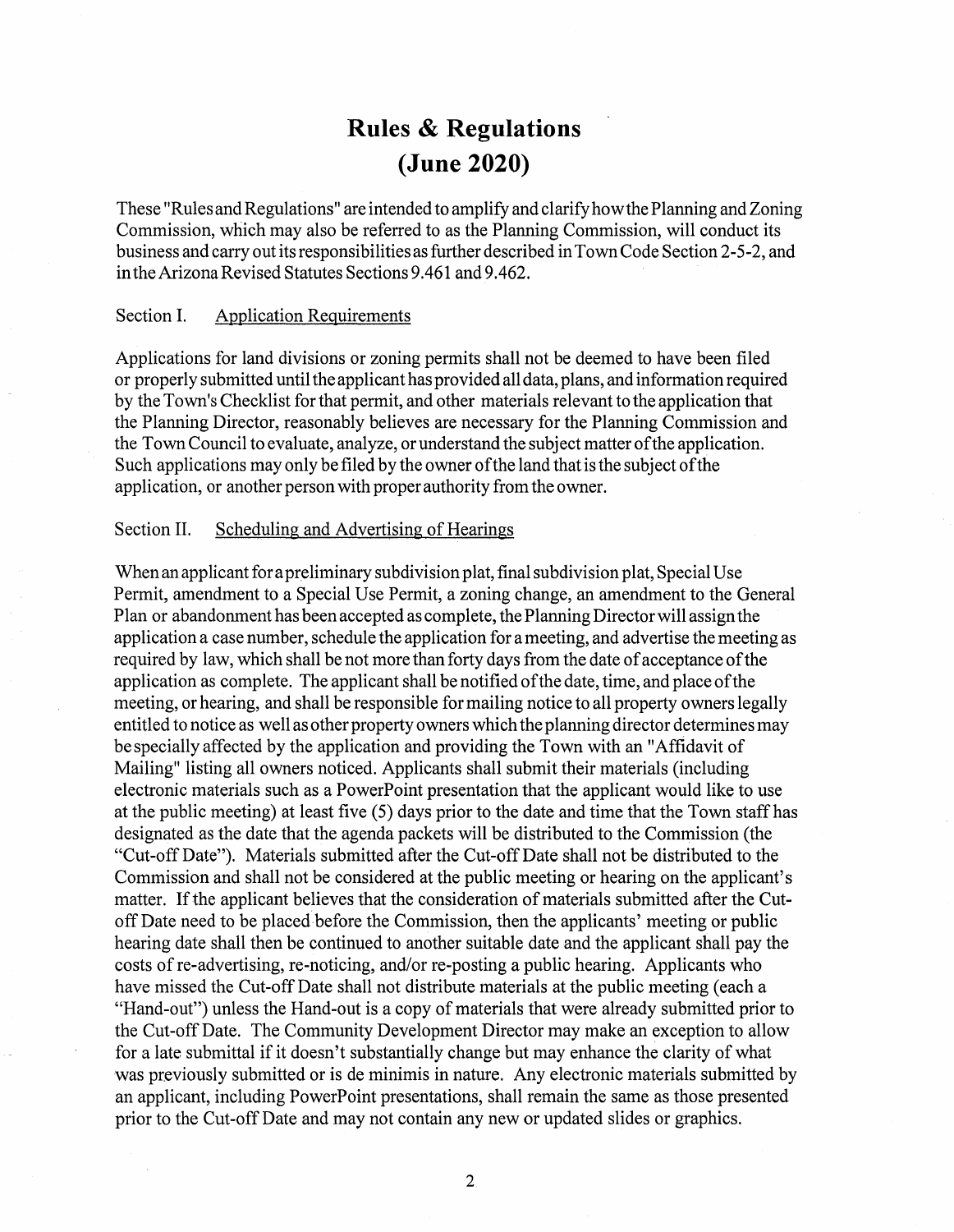Submittals or written statements by the general public shall be submitted at least twentyfour (24) hours prior to the posted public meeting time in order for the staff to be able to assemble and distribute them to the Commission prior to the meeting time. If a resident or member of the general public cannot make a meeting date and time and has a late submittal of material, including an email ("Late Public Submittal Material"), the Late Public Submittal Material may be given to another member of the public who can present that Late Public Submittal Material at the public meeting. Because the Late Public Submittal Material will be first presented at the public meeting, the member of the public shall also be required to have at least ten (10) copies of the Late Public Submittal Material available for distribution (one for each Commission Member, and one copy for the staff, the applicant, and the minutes-taker). Residents and/or the general public may also submit their own written materials or comments at the public meeting, provided that they have at least (10) copies available to distribute. PowerPoint presentations by the general public shall not be permitted; provided, however, a member of the general public may hand-out a printed copy of the PowerPoint "slides" that such member of the public desires to present, provided that at least ten (10) copies of the Power Point "slides" are submitted for distribution.

#### Section III. Recording of Meetings

Regular and special public meetings of the Planning Commission shall be recorded by audio/video tapes and/or some other electronic means and shall be kept in the Town Clerk's office.

#### Section IV. Chair and Acting Chair

- A. The Chair of the Planning Commission shall preside at all meetings of the Planning Commission.
- B. When the Chair of the Planning Commission will not be present at a regular or special meeting of the Commission, he shall, prior to the meeting, select a member of the Commission to be Acting Chair. If he does not select an Acting Chair and a quorum of the Commission is present at the meeting, the members present shall elect an Acting Chair. In either case, such Acting Chair shall exercise all powers and prerogatives of the Chair until such time as the Chair is present at a regular or special meeting of the Commission.

#### Section V. Meeting Procedures

- A. All meetings of the Commission shall be held at the Paradise Valley Municipal Complex, 6401 E. Lincoln Drive, in the Town of Paradise Valley, or such other location as the Chair may determine.
- B. Meeting times
	- I. Regular meetings of the Commission shall be held on the first and third Tuesday of each month at a time designated by the Chair, except (I)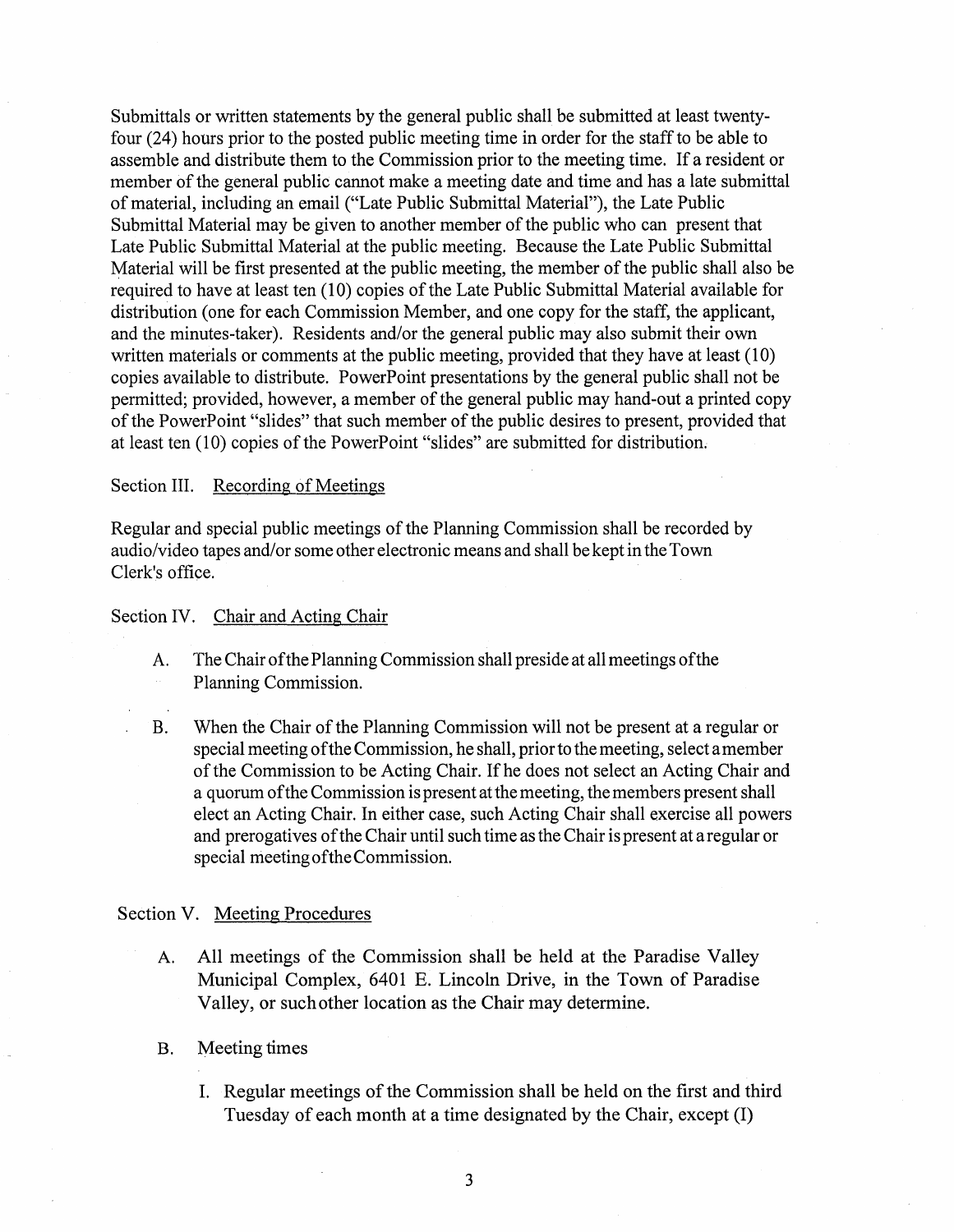when the date for any regular meeting is a legal holiday for the Town of Paradise Valley, and (2) when the Commission or the Chair cancels a meeting.

- 2 Special meetings of the Commission may be called at any time by the Chair, provided that each member is personally given notice at least forty-eight (48) hours prior notice.
- C. Quorum No meeting of the Commission can convene or continue unless four members are present.
- D. Decisions and actions
	- I. All decisions of the Commission shall be by an affirmative vote of a majority of those members present, including any member or members who abstain from voting.
	- 2. The vote, or abstention from voting, of every member on all matters voted upon shall be recorded in the minutes of the meeting.
	- 3. No member who is present at a meeting of the Planning Commission may abstain from voting unless:
		- (a) the member was not present for all or a portion of the hearing on the subject to be voted upon; or
		- (b) the member has a conflict of interest, in which case, the member should state the conflict before the business is discussed by the Commission, remove himself from the meeting room, and not vote on the matter, or
		- ( c) because of certain facts, the member believes he cannot fairly and impartially consider and vote on the subject because of his personal interest in the subject or his prejudice on the subject.
	- 4. When a member who is present at a meeting of the Planning Commission does abstain from voting, he shall publicly state the reason for such abstention prior to or at the time of the vote.
- E. During a public hearing, or at other times at the discretion of the Chair, persons present at a Planning Commission meeting may speak and address the Commission to express an opinion on any matter before the Commission. A person may not address or speak to the Commission or present evidence to the Commission unless he has first been recognized by the Chair and stated

4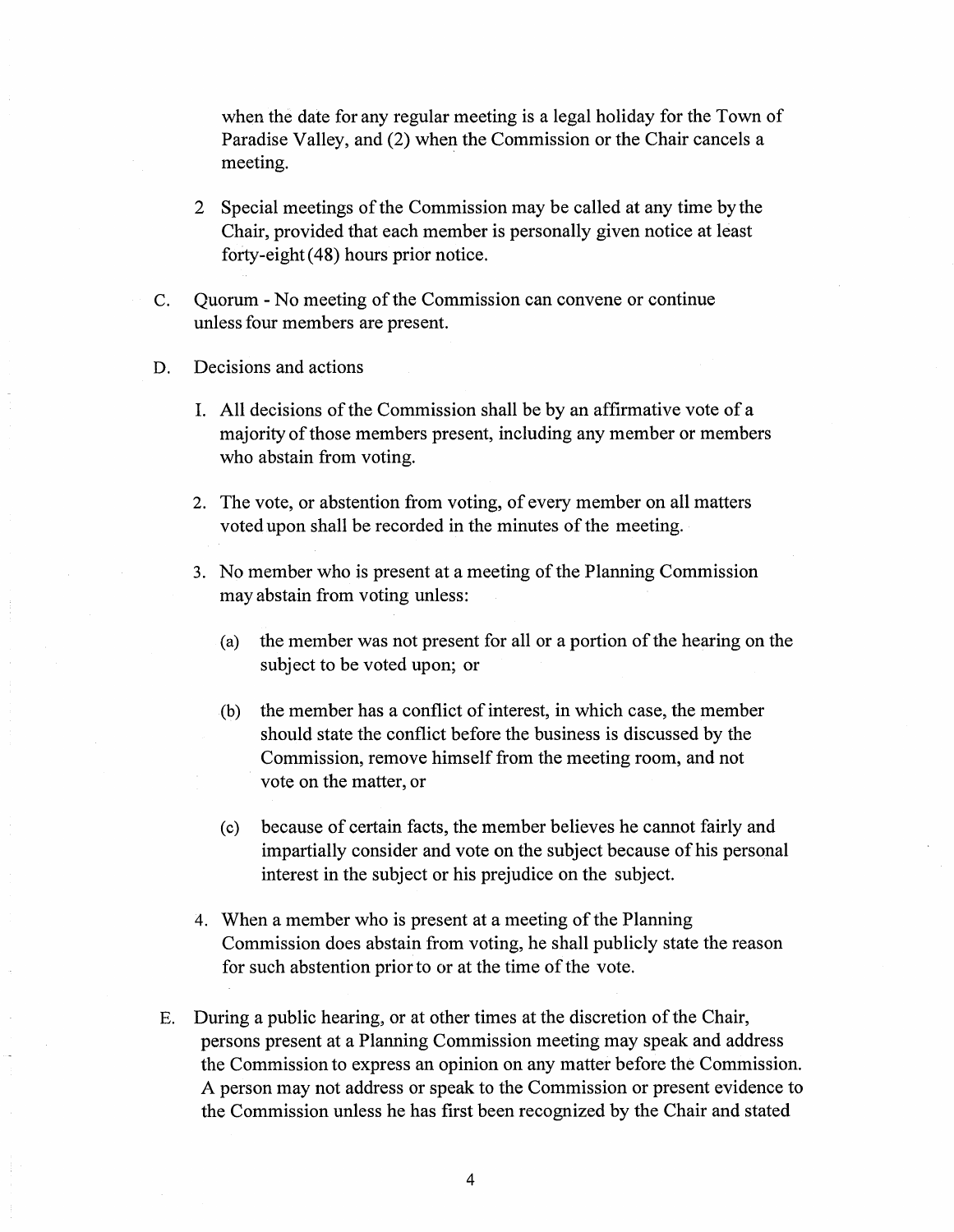his name and town or city of residence. If the Chair reasonably believes it is necessary to do so in order to expedite the Commission's action on a matter, he may impose reasonable time limits upon the oral statements of any persons wishing to address the Commission. If a spokesperson for an identified group of residents (such as a HOA officer or an attorney, the "Spokesperson") desires to speak on behalf of that group, a larger amount of time may be allotted to the Spokesperson by the Chair, but not in excess of fifteen minutes unless the Chair finds that there are particularly detailed and difficult matters involved in the case. The Chair shall advise the members of a group that has selected a Spokesperson that if the members desire to speak individually at the meeting, the members shall limit their time and avoid any repetition of matters already addressed by the Spokesperson.

- F. All or any part of a Commission meeting may be recorded by any person in attendance by means of a tape recorder, camera or other means of audio or video reproducing, provided the Commission Chair determines that there is no interference with the conduct of the meeting.
- G. Motion to Reconsider: A motion to reconsider any action taken by the Commission may be made only on the day the action is taken or at the next regular meeting of the Commission. A motion to reconsider must be made by a Member of the Commission who voted one the prevailing side of the motion but may be seconded by any other Member. A question failing by virtue of a tie vote may be reconsidered by motion of any Member of the Commission. The motion may be made at any time. It shall be debatable. Nothing herein shall be construed to prevent any Member of the Commission from making or remaking the same or any other motion at a subsequent meeting of the Commission. If a Member of the Commission desires to make a motion to reconsider after the Commission has already voted on a matter, then the Member shall contact the Chair and the Community Development Director that they would like to have a motion to reconsider the matter placed on the next Commission agenda; whereupon the Town staff shall distribute notice to persons who have registered with the Town staff that they desire notice of any meeting where a particular property or matter is placed on an agenda. If the motion to reconsider passes, then the Commission shall then take the matter up for discussion and possible action at the same meeting at which the motion to reconsider passed.
- H. The Order of Business of all regular Commission meetings shall generally be as follows:
	- I. Call to Order

2. Roll Call

3. Approval or Amendment of the Minutes of the Previous Meeting

5